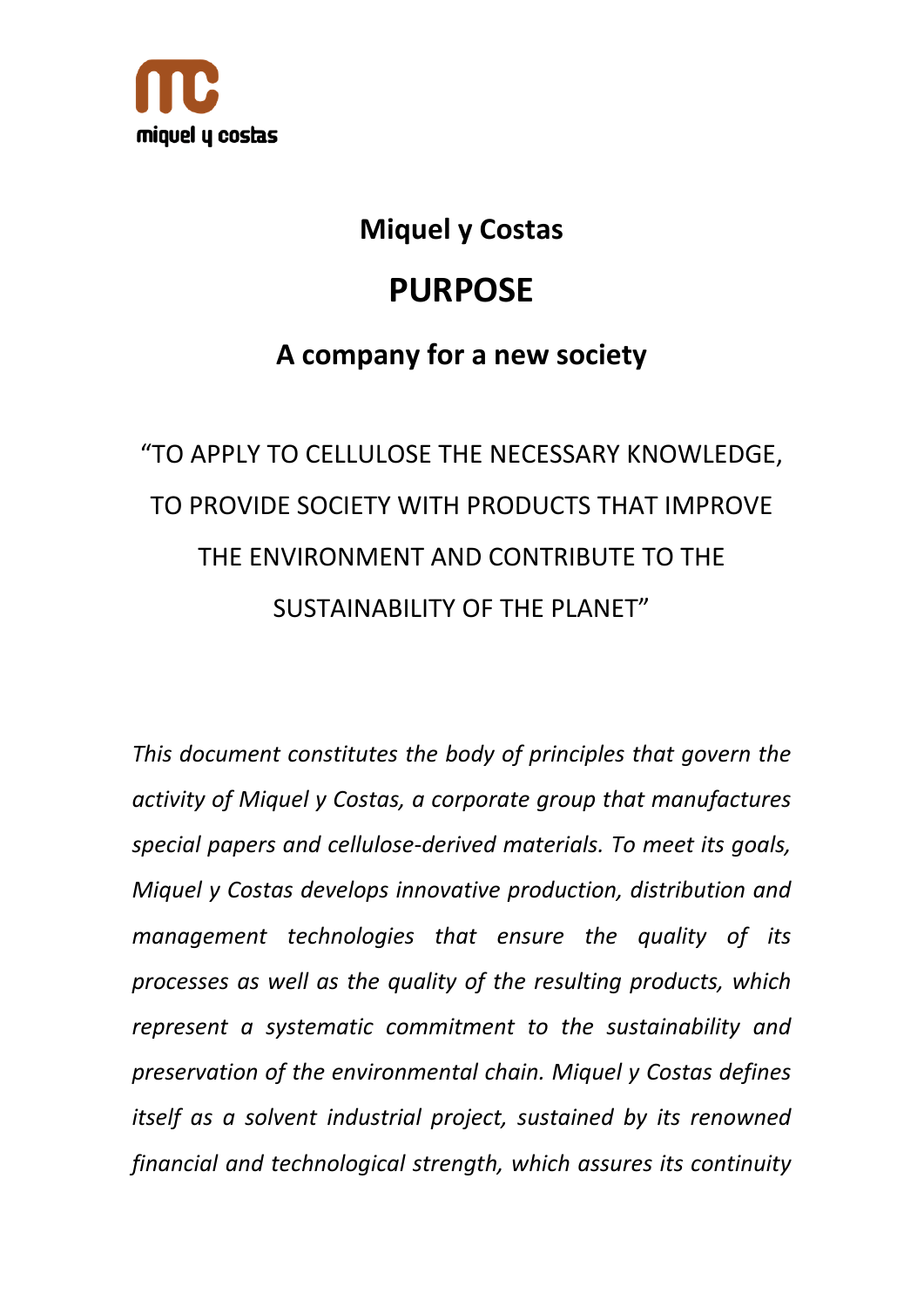

*and independence, and its corporate values include those of a social and individual nature. This document describes a company that looks towards the future and whose ultimate goal is to provide society with a service, the results of which arise from the excellence and competitiveness of its products and from a business philosophy aimed at healthy and sustained progress over time.* 

#### **PURPOSE, KNOW‐HOW AND PROJECT**

- 1. With a history dating back to the early 18th century, Miquel y Costas is now a corporate group ambitiously taking on the challenges of the 21st century. To do this, the Group promotes a business plan in the industrial field, with a commitment to society, its customers and stakeholders. The history, prestige and future of the Miquel y Costas brand is a great corporate asset that propels us towards a creative future.
- 2. Miquel y Costas is now a diversified group that manufactures and distributes special papers and other highly complex cellulose‐based materials of great added value, which are the basis of its credibility, standing and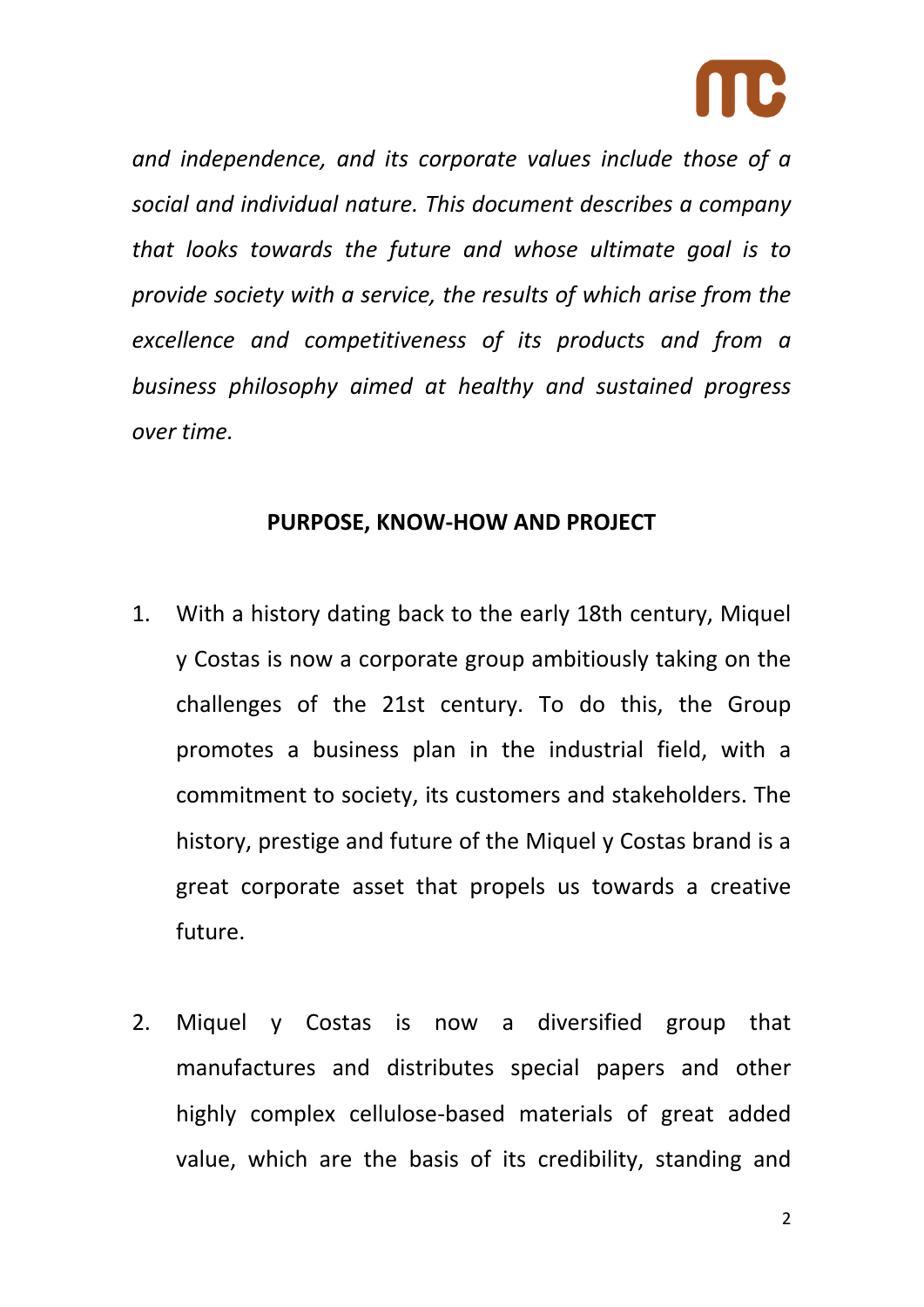

competitiveness. All of its companies operate according to environmental management and sustainability standards.

- 3. Its commitment to the future is based on the innovative features of its products and manufacturing processes, as well as on the strength of its corporate values. The Group's credibility is based on its track record as an industrial enterprise whose main focus is knowledge, always backed by perseverance.
- 4. The quality of the products manufactured is the result of creative and efficient management that prioritizes the customer's needs and anticipates market changes. The investment in R+D+I throughout the Group's entire production and distribution chain is recognized by the market and the highly qualified demand attracted by the quality and value of its products.
- 5. With advanced industrial equipment and efficient and sustainable production processes, Miquel y Costas develops high quality cellulose‐based products. The Group aims to invest 3% of its sales in research and innovation, and is willing to increase this percentage.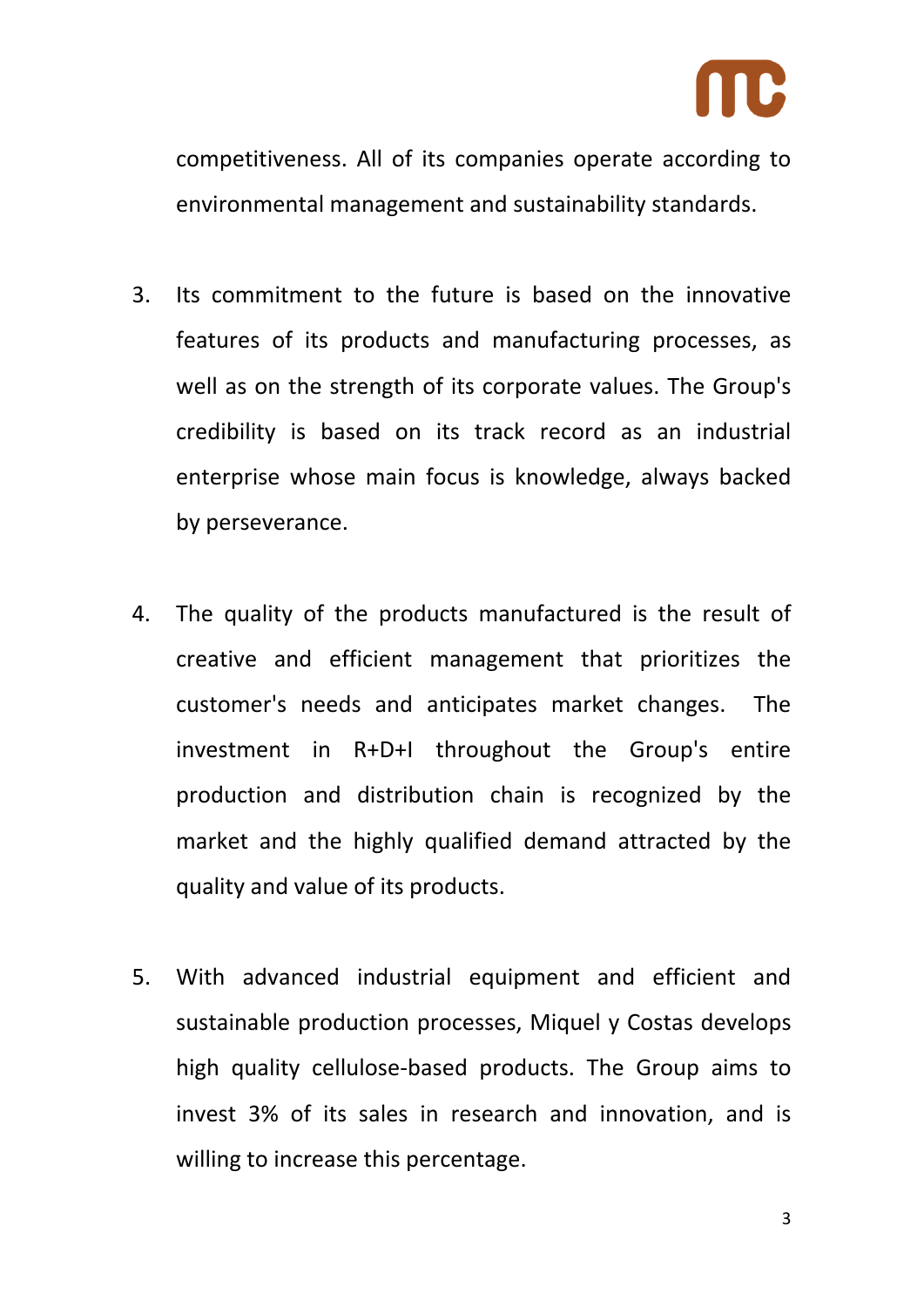

- 6. The commitment to knowledge, which has been the key to its trajectory, allows it to reconcile cost competitiveness with product excellence. Product knowledge adds value, while process knowledge enables cost efficiency.
- 7. Investment in manufacturing, management and distribution technologies allows the Group to deal with a multicultural market of more than 150 countries, and offers a guarantee of short and long‐term supply. Its customers value this level of availability, especially in times of rapid changes in technology and economic volatility.

#### **SUSTAINABILITY AND ENVIRONMENT**

8. For some time now, Miquel y Costas is focused on making its business activity compatible with environmental protection. To meet this commitment, the Group's companies reduce water and energy consumption, recycle waste generated from their activities, and make biodegradable and compostable products available on the market. Its aim is to become a net benefactor of sustainability and the environment.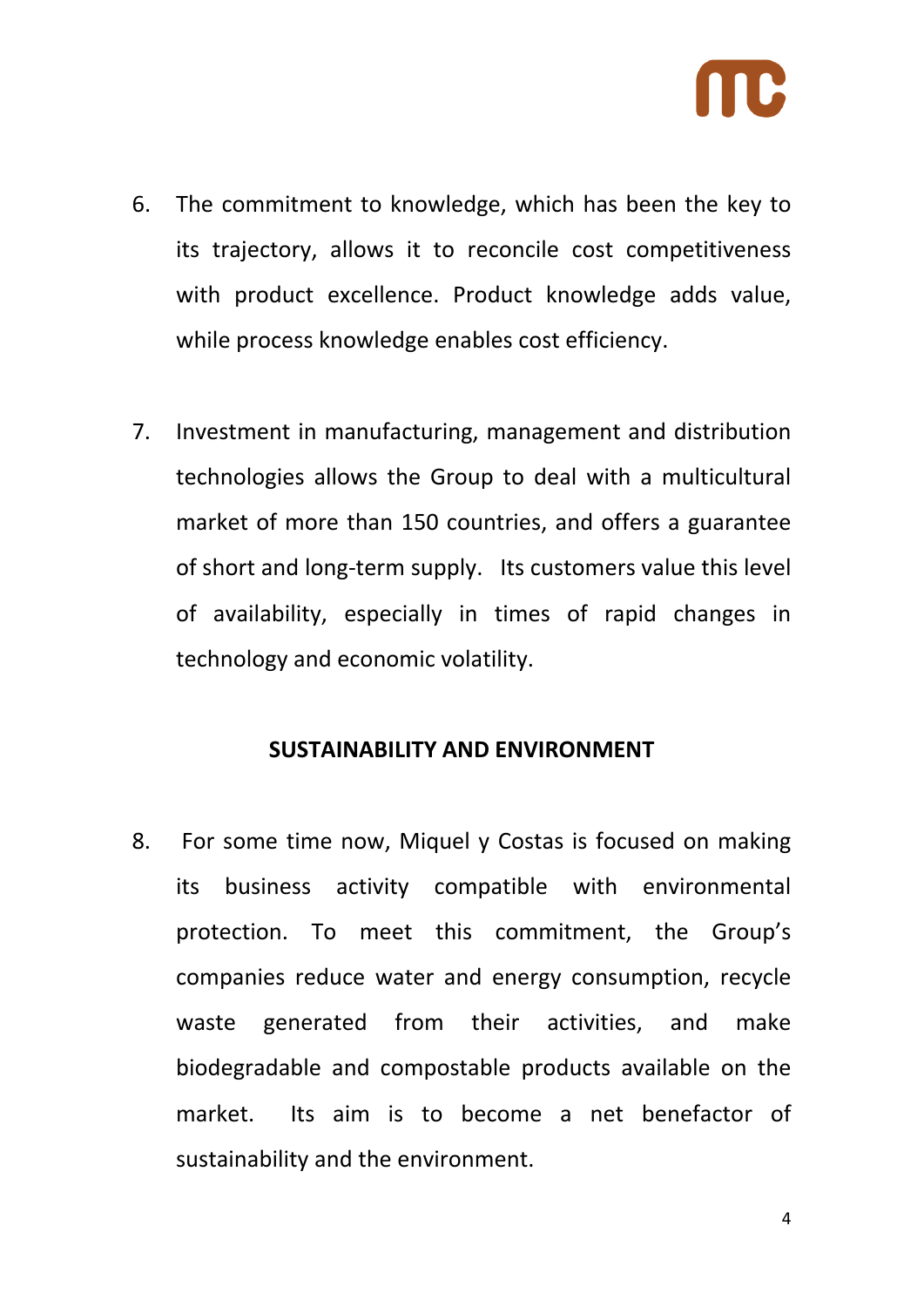

- 9. Miquel y Costas is committed to reducing the CO2 footprint of its companies and making the circular economy permeate the entire production and distribution chain, conforming the standards set by international agencies. The Group applies this rigorous policy to its suppliers, requiring them to ensure that the same practices are carried out.
- 10. Miquel y Costas contributes to a more sustainable world by developing complex cellulose‐based materials that have an edge in replacing non‐renewable plastics and metals. These new materials, which have an impact on areas of high consumption and considerable social repercussions, require investments in research and development, and are one of its main commitments to the future.

#### **INDEPENDENCE**

11. Financial solvency is one of its strengths and is essential for sustaining growth plans and undertaking and developing new production capabilities. The soundness of its finances and its balanced assets allow it to meet market demands, by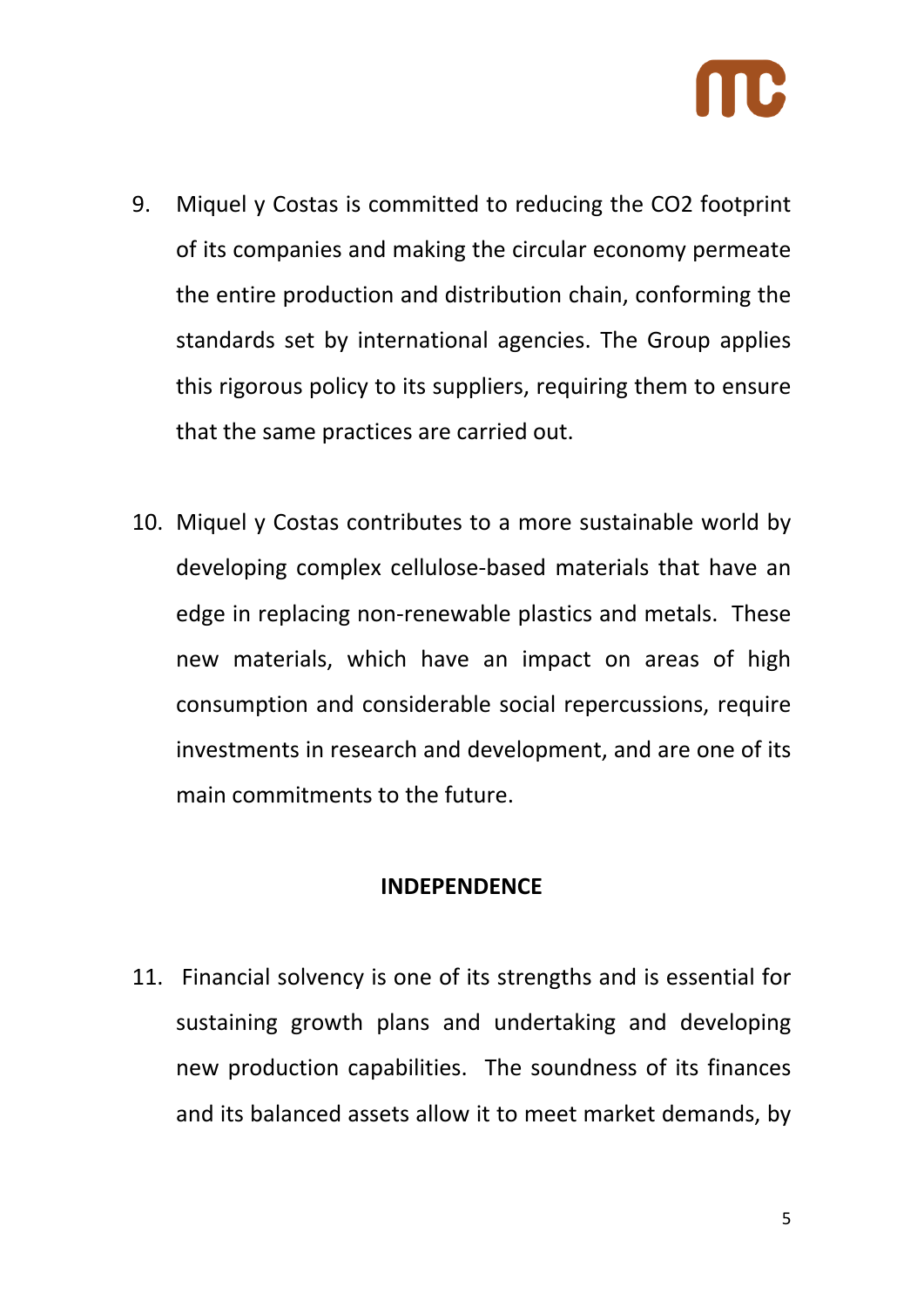

accessing and using the most advanced technologies and to maintain planned growth and preserving its independence.

- 12. The ability to efficiently manage the dynamics generated by product and market diversification, and the vertical integration in the value chain from an effective decentralization, requires a complex approach that is key to its competitiveness, and is not easily assimilated by third parties.
- 13. The organization's continuous evolution, the management technologies, and the close relationship of the Group's decision‐makers with customers and suppliers, implies a collaboration from which it derives its capacity to achieve innovative developments in products and services. Capitalization of these values, which is ensured by the independence and the Group's desire for continuity, sustains the trajectory of the project.

#### **PEOPLE AND GOVERNANCE**

14. Decentralization is an essential characteristic of a model that concentrates management where operations are carried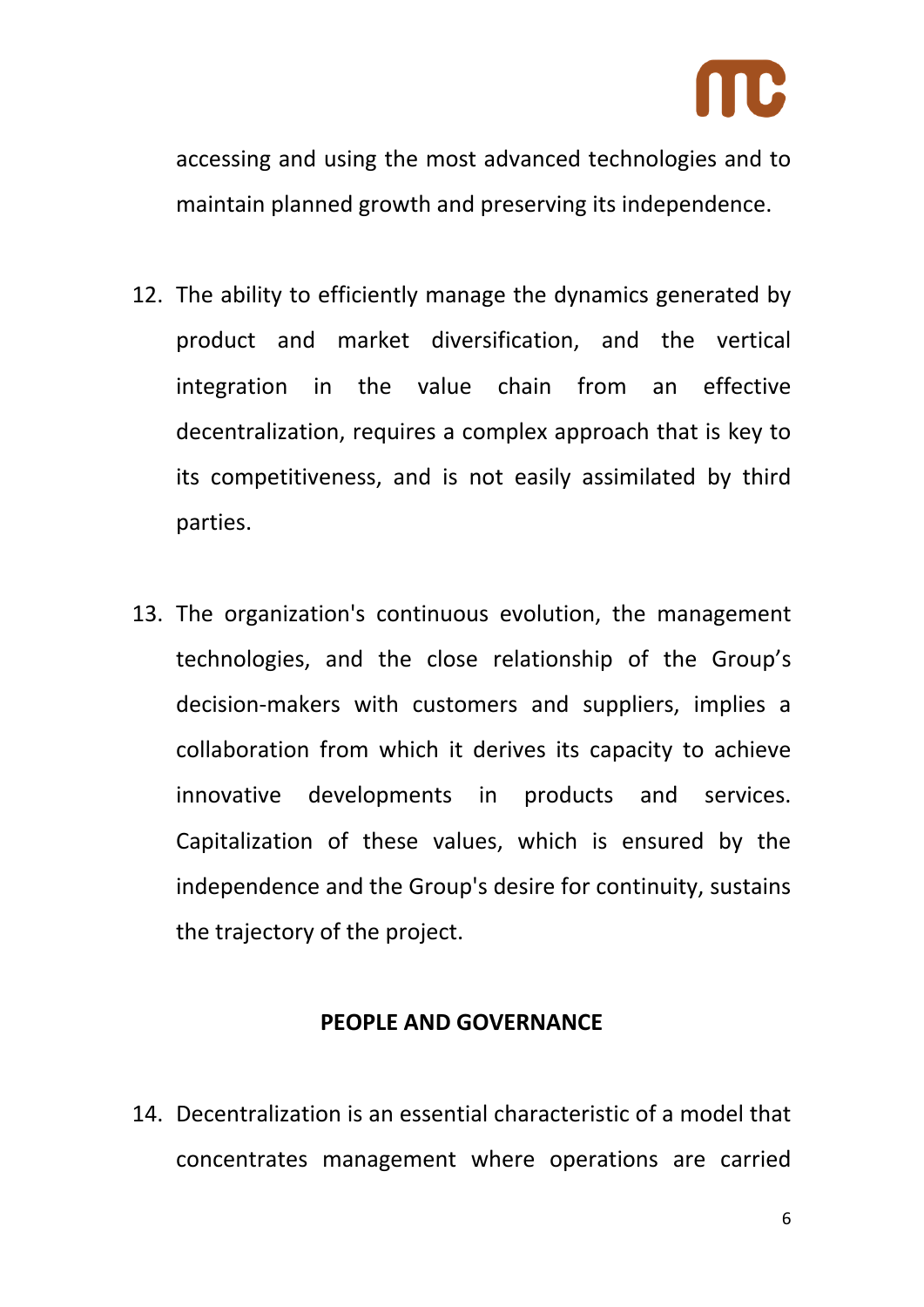

out, with a high degree of freedom and initiative, and sustains it with a complex and innovative Management Control system that provides substantial information from the Corporate Centre. The Corporate Centre plays a support and advisory role in the day to day business, and communicates the general policies while transferring the knowledge generated by the parties and the Group.

- 15. Miquel y Costas aspires to be a leader in terms of its internal organization and personnel policy. To do this, it attempts to involve its employees in the industrial project, offering them long-term perspectives that promote their sense of belonging, encouraging creativity and establishing permanent ties for the personal and professional fulfilment of its employees.
- 16. The center of gravity of this personnel policy is the ongoing internal and external training that facilitates effort‐ and merit‐based advancement for employees. Aimed at promoting people's skills and their personal fulfilment, this policy is one of the pillars of its strategy.
- 17. Miquel y Costas has a remuneration policy compatible with its competitiveness. This policy, which respects gender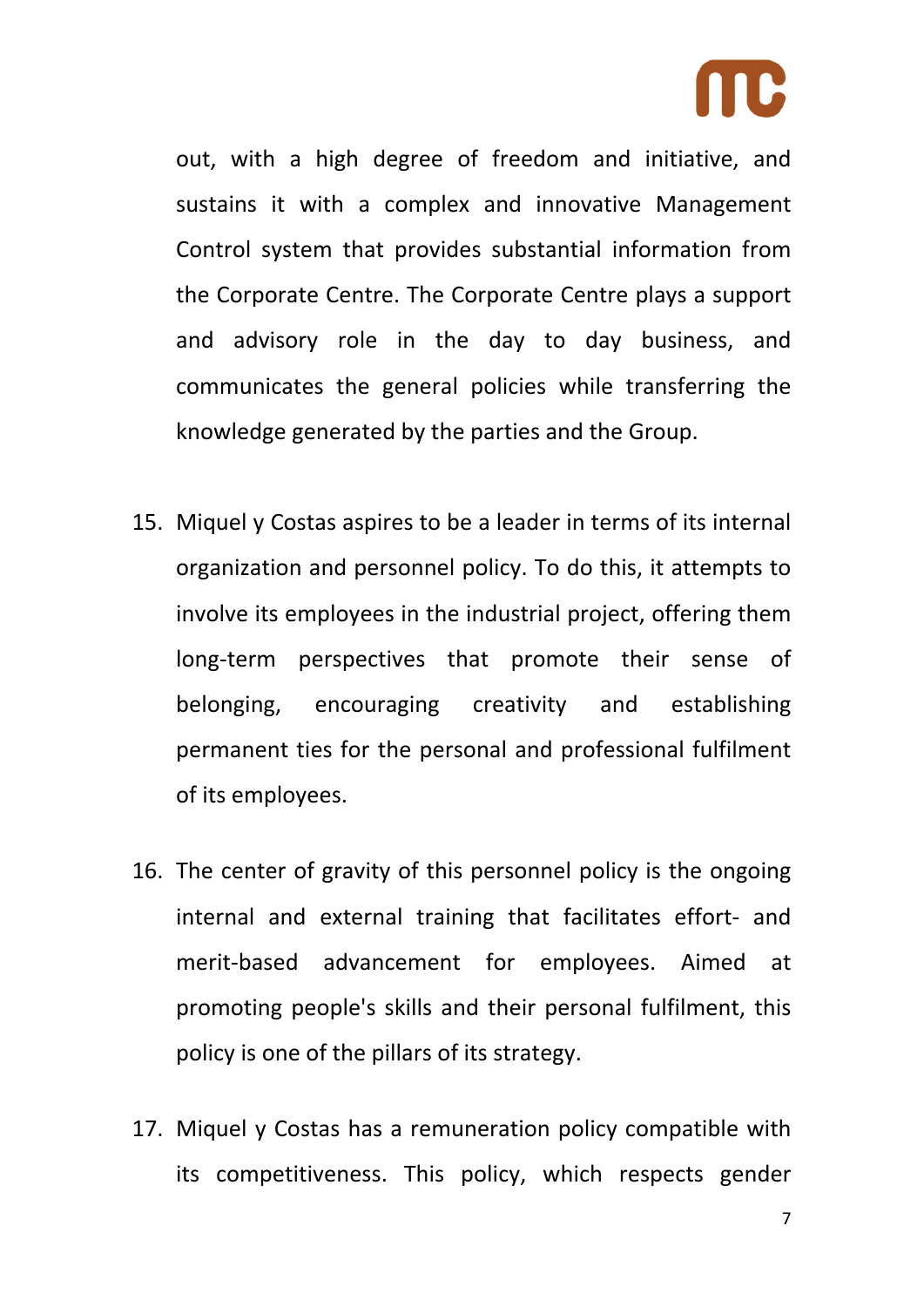

equality, is complemented by contributions to multi‐year pension plans that provide long‐term protection for its employees.

- 18. The executives are the company's backbone. Aware of their responsibility in company's performance, there are variable incentives aimed at making them active individuals responsible for the industrial project, who should be compensated to the extent they assume and share the management risk. This policy, based on an assessment of results and the effort to achieve them, is aimed at attracting the best talent while protecting the project against unforeseen problems.
- 19. Personal fulfilment is a value that Miquel y Costas promotes among its executives, with the conviction that the intellectual challenge they face and their creativity at work are essential for the company's success. This culture, based on responsibility and excellence, is a determining factor in achieving the objectives pursued.
- 20. In order to share decisions and promote performance, Miquel y Costas has a policy of proximity to operations and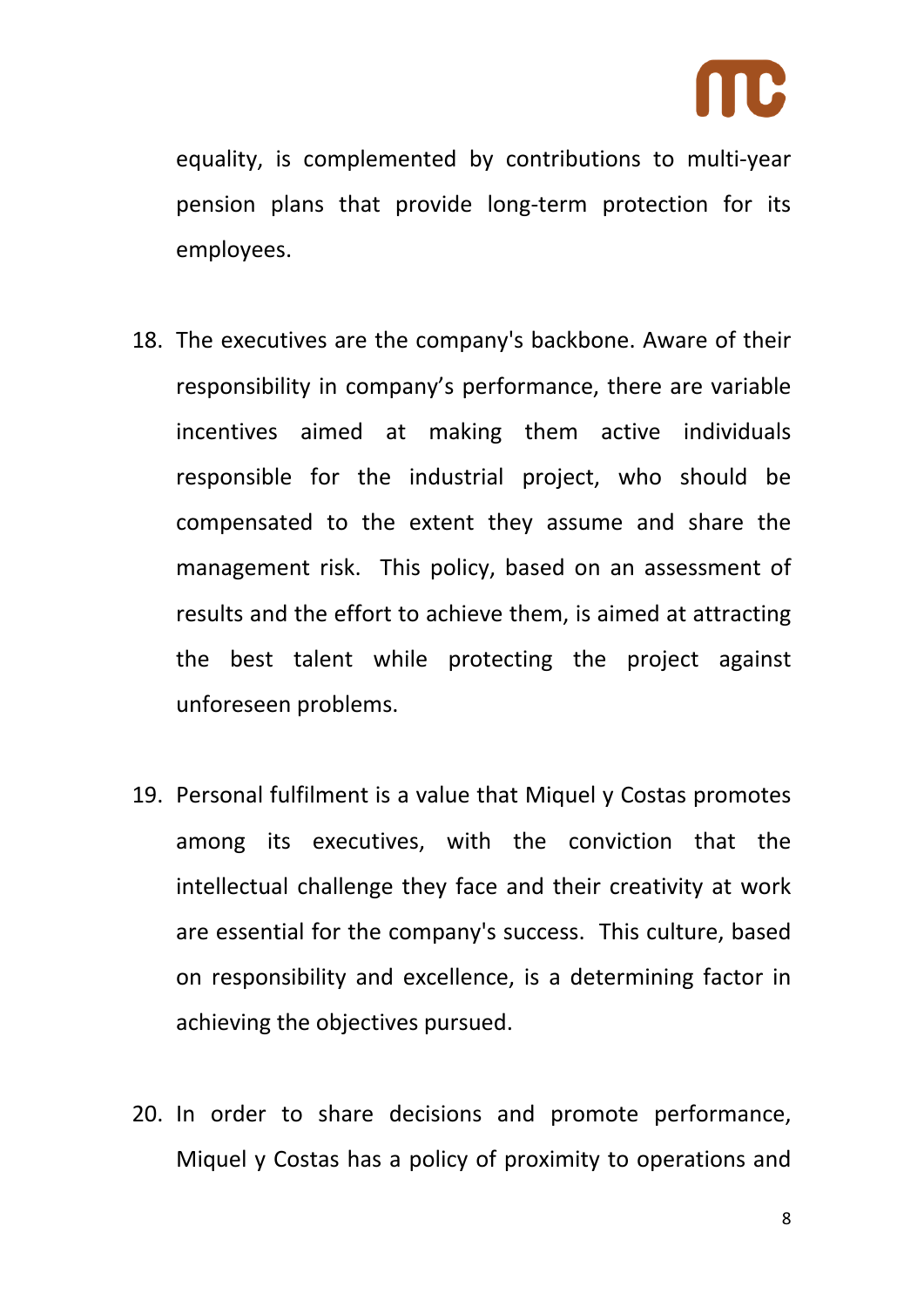

to the activity of all its employees. The Group continuously evaluates its personnel with the aim of strengthening their capabilities and studies the way in which employees could anonymously evaluate their immediate supervisors. The Board of Directors itself has an equivalent process for evaluating its members.

#### **SHAREHOLDERS AND SOCIAL ENVIRONMENT**

- 21. The Miquel y Costas Group has channeled the social responsibility activities carried out into a Foundation, in order to develop a systematic and effective policy in this area. Created in 2020, the Miquel y Costas Group Foundation pursues social goals and promotes environmental sustainability, while supporting cultural, educational and technological innovation projects in all these areas.
- 22. The performance of Miquel y Costas' assets has allowed a sustained investment policy and an ongoing effort in innovation within a framework of financial solvency. Contributing to this is the dividends policy accepted by the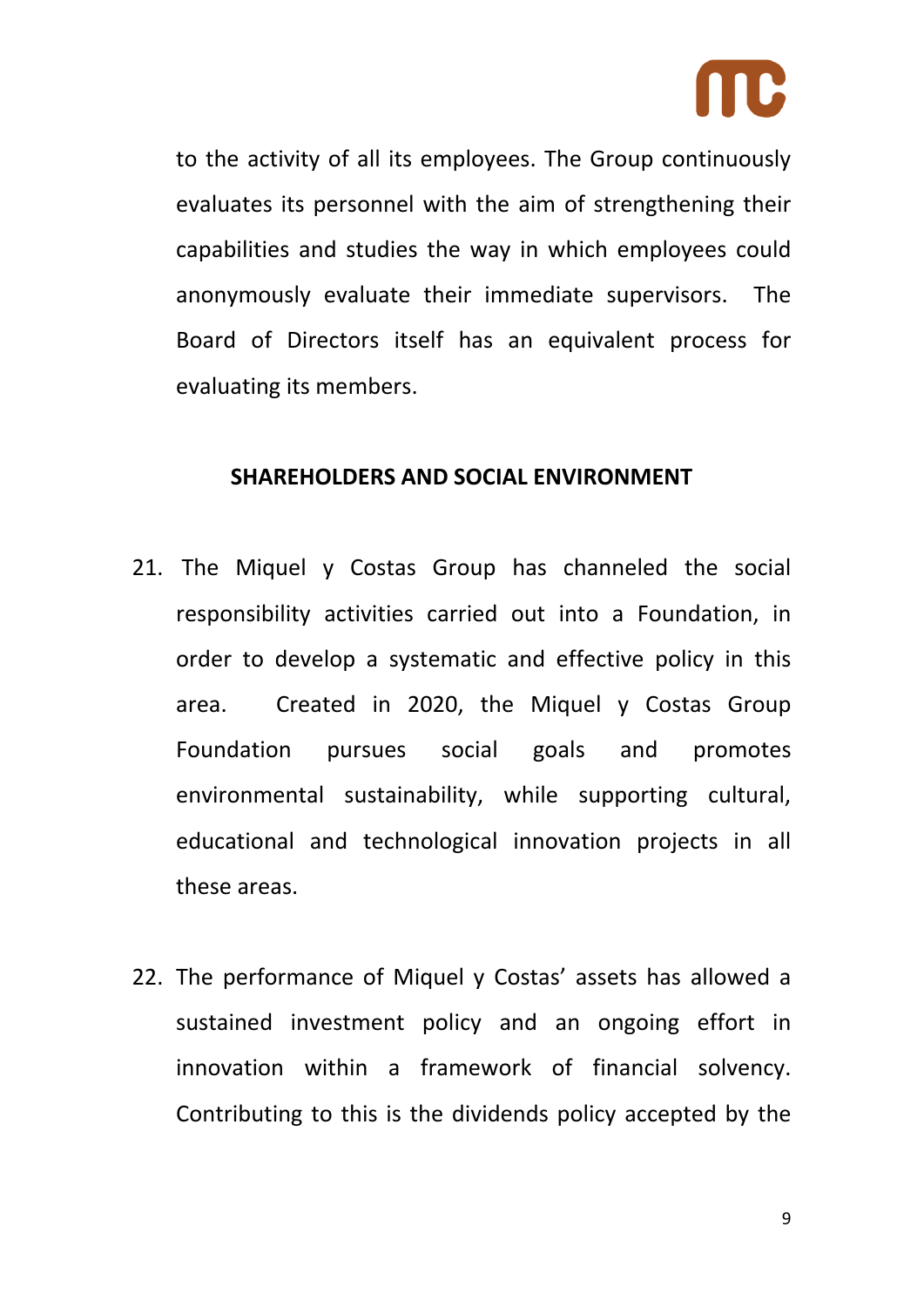

shareholders, and the commitment of the stakeholders, with whom the Group maintains a close relationship.

- 23. The Board of Directors has always supported the management of resources, which has facilitated satisfactory results and sustained growth. Composed of renowned professionals who bring their expertise and commitment, the Board is responsible for maintaining the Group's independence and looking after all of its shareholders, above all the small ones who have entrusted them with their savings. Transparency in the rendering of accounts is the basis of its actions.
- 24. Transparency in management and the truthful rendering of accounts are fundamental values in corporate culture. The Group has formalized plans and programs for rendering accounts with maximum transparency, both internally and with its stakeholders.
- 25. The company's long history requires it to exercise special care and diligence regarding its heritage in all areas, its industrial architecture, and the memory of its industrial development over time. Also, to reclaim and communicate